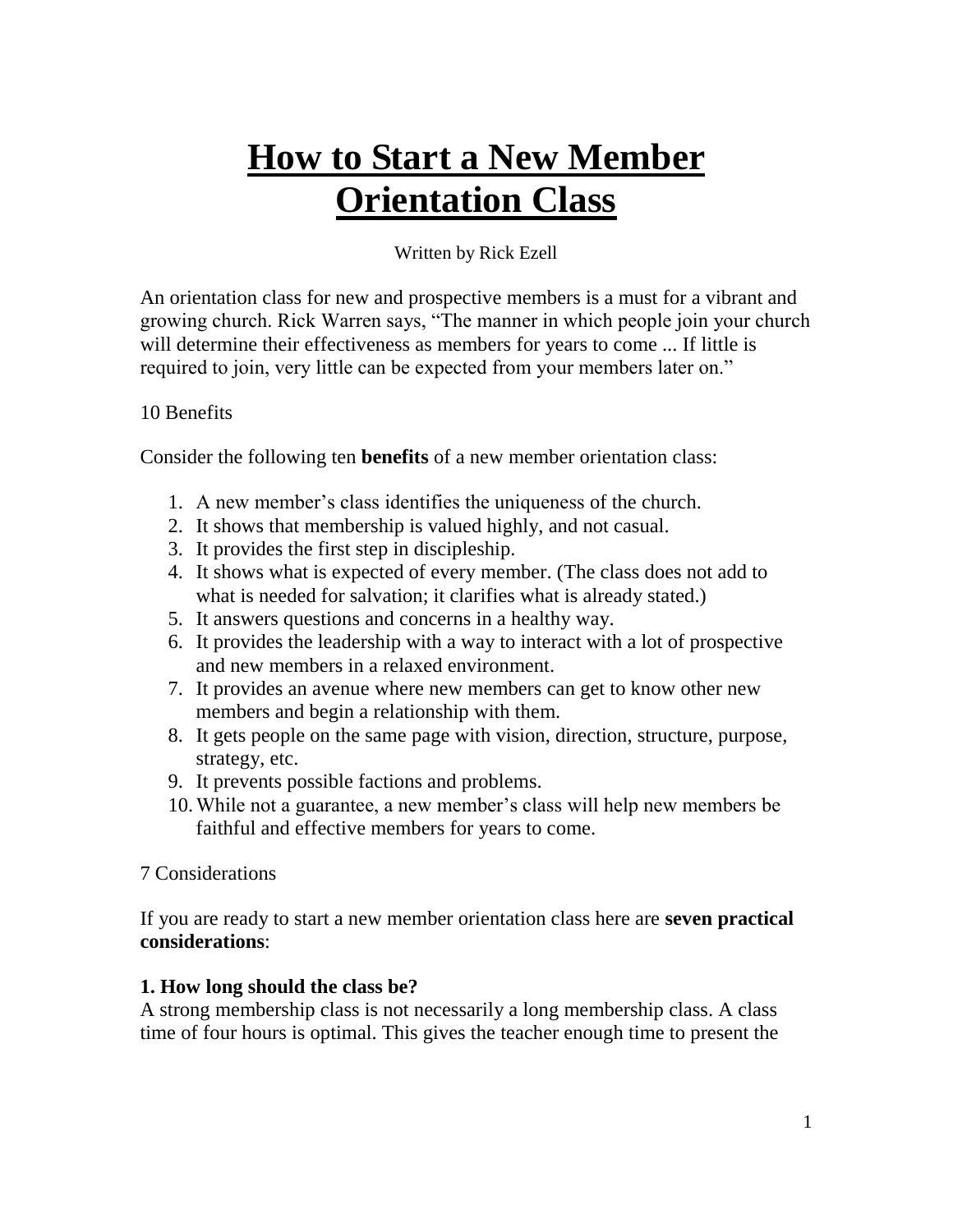material; the participants to ask questions and develop some community; and the opportunity for other church members to share testimonies about church specifics.

## **2. What should you cover?**

The class should provide an overview of the New Testament understanding of a church in general and the uniqueness of your church in particular, including history, vision, strategy, organization, and doctrine. Detail information about the benefits, requirements, and expectations of a member should be included. Informing people how they can be involved is important. An overview of the various ministries the church offers is helpful.

## **3. Should the gospel be presented?**

Billy Graham has said that one of the largest mission fields in America is the local church. A church should not assume that a person knows Christ because they are transferring their membership from another church or even of the same denomination.

## **4. Should the class be required?**

In my opinion, the class should be required for membership. While long-term members will often object, new believers and younger members are most often eager to have such an orientation to the church. They have similar orientation classes at their work, their children's school, clubs, and housing developments. People unwilling to participate in a new member's class unfortunately communicate an apathy and disregard for commitment that may haunt the church later on.

## **5. Who should teach the class?**

The pastor should be the principle teacher. However, the class is a great time for other staff members to highlight their ministries and other church members to share their experiences about church. Other members can serve as hosts and hostesses. (Which, by the way, is an excellent way to reinforce the uniqueness of your church to key leaders.)

## **6. Where should the curriculum come from?**

It would be easy to use another church's new member's class curriculum verbatim. However, doing so wouldn't communicate the uniqueness of your church. Obviously one can tweak the material of other churches to make it fit your situation but the bulk of the material should be original to your church.

## **7. How to start a new member's class?**

If you are in an existing church that does not have a new member's class, I would